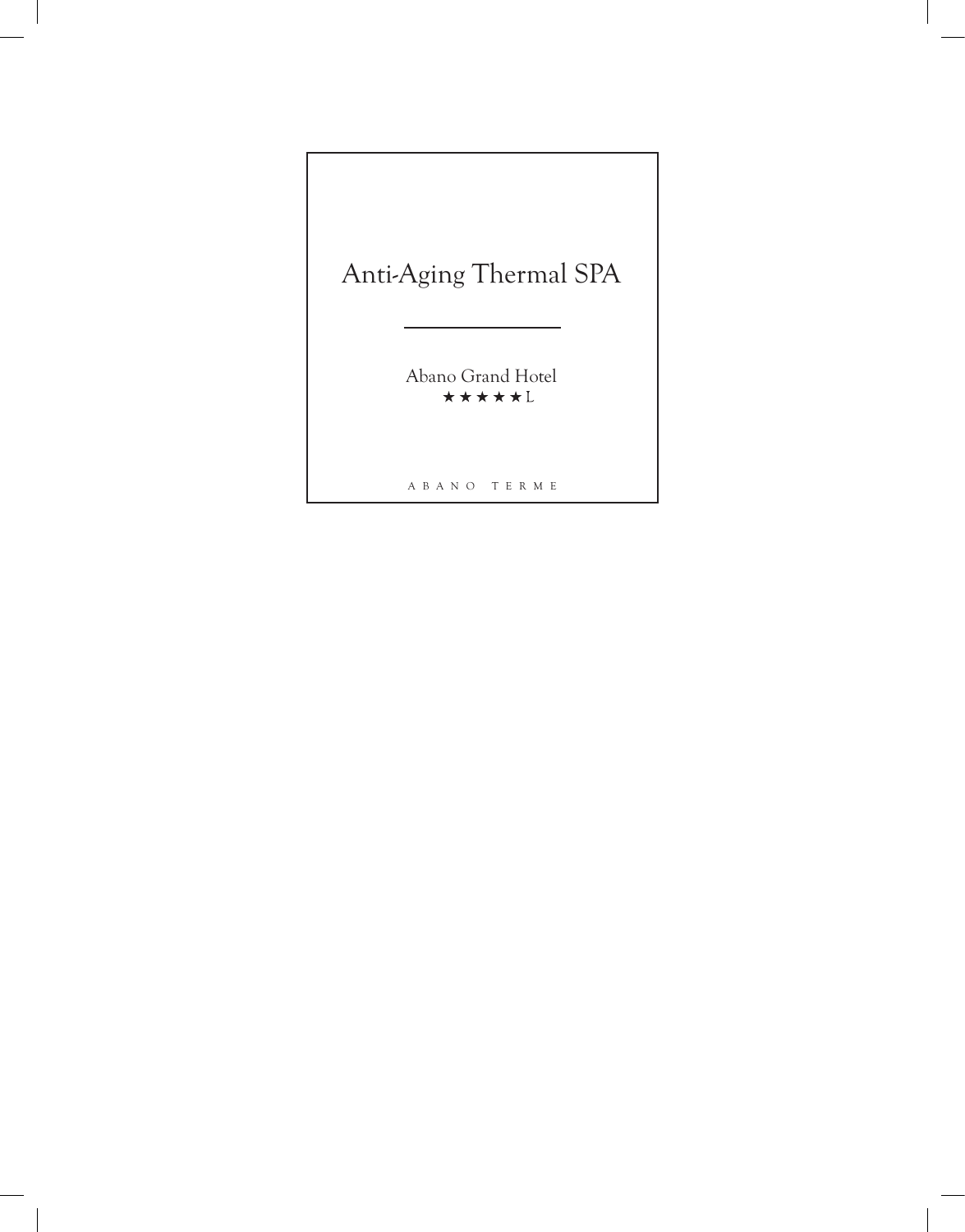### THE GB MEDICAL TEAM

| Appointment with Medical Team: Consultancy, Program Draft,<br>Medical Assistance during Stay                                           | 55 €               |
|----------------------------------------------------------------------------------------------------------------------------------------|--------------------|
| Anti-Aging medical examination (Consultancy, Program Draft,<br>Global assessment of oxidative stress and of healthy skin and of sculp) | 200€               |
| Global assessment of oxidative stress                                                                                                  | 100€               |
| The assessment of healthy skin                                                                                                         | 100€               |
| Complete test: Global assessment of oxidative stress and of healthy skin                                                               | 160€               |
| Dietary consultation with diet to take home                                                                                            | 150€               |
| Diet menu and assistance - daily supplement                                                                                            | $20 \in$           |
| Natrix food intolerances test for 181 foods                                                                                            | $250 \text{ } \in$ |
| Specialist physiatric medical examination                                                                                              | 150€               |
| Specialist thermal medical evaluation / doctor online                                                                                  | 150€               |
| Sports Medicine medical examination                                                                                                    | 150€               |
| Interpreter during the medical examination                                                                                             | 60€                |

### THERMAL TREATMENTS

| Application of Mature Thermal Mud "HEALTH PLUS"<br>and thermal bath with ozone and hydroessences | 50 €     |
|--------------------------------------------------------------------------------------------------|----------|
| Anti-Aging Thermal Mud                                                                           | 80€      |
| Detox Thermal Mud                                                                                | $80 \in$ |
| Thermal Mud Fango & Fit                                                                          | 60€      |
| Thermal ozone bath and hydroessences                                                             | $30 \in$ |
| Inhalation - Aerosol                                                                             | $10 \in$ |
| Aerosol with personalized medicine                                                               | $12 \in$ |
| Ionic Aerosol / Sonic Aerosol / Micronized Nasal Shower                                          | $15 \in$ |
| Mud Therapy for treating Sinusitis                                                               | 40€      |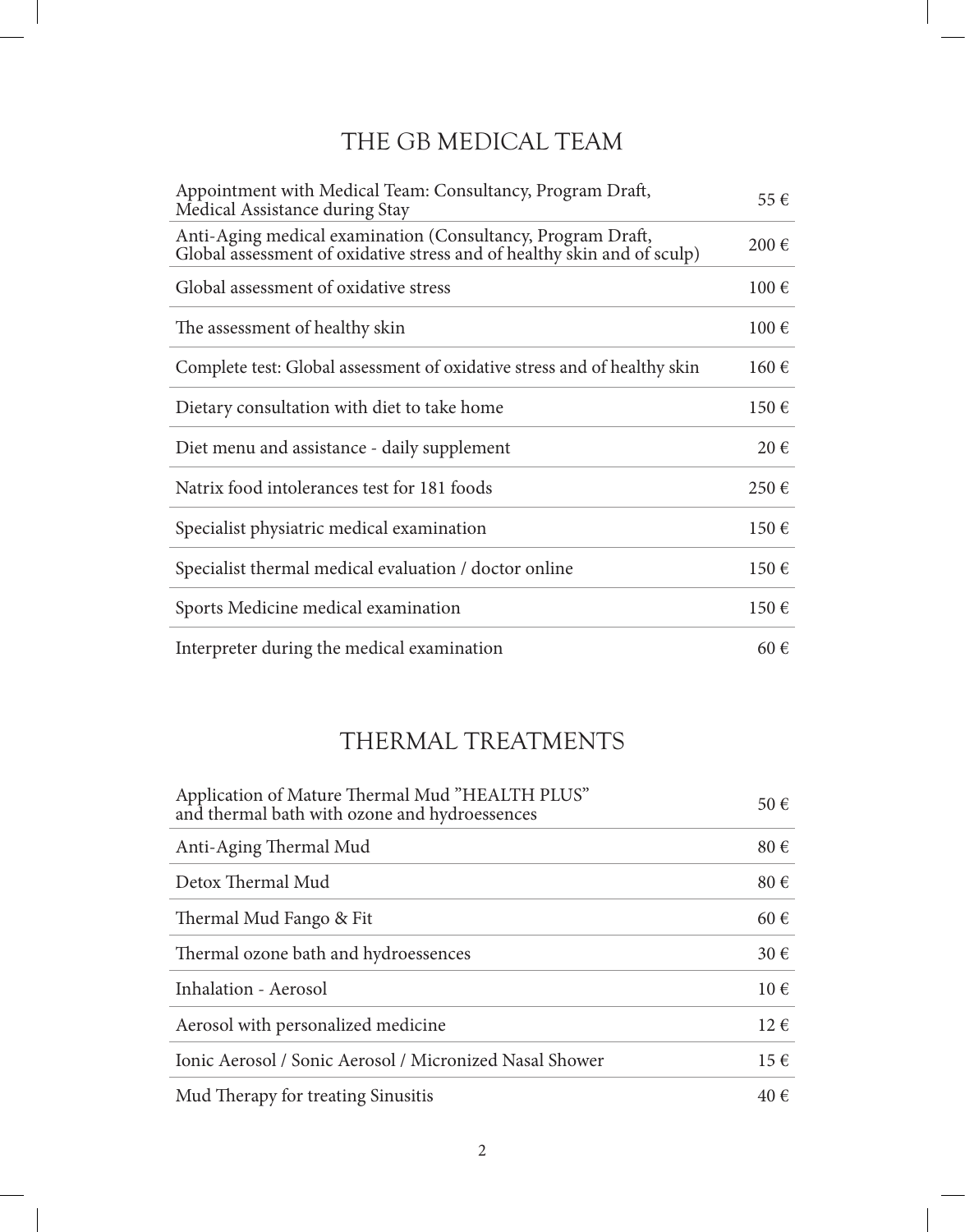### REHABILITATION

| Kinesitherapy                                                                                       | 25 mins           | 45 €     |
|-----------------------------------------------------------------------------------------------------|-------------------|----------|
| Kinesitherapy                                                                                       | 50 mins           | 80€      |
| Hydrokinesitherapy in thermal water                                                                 | $50 \text{ mins}$ | 80€      |
| Kinesio Taping <sup>®</sup> Method each meter                                                       | Each meter        | $15 \in$ |
| Electotherapy                                                                                       | $10-25$ mins      | 45 €     |
| Ionophoresis                                                                                        | $10-25$ mins      | 45 €     |
| Ultrasoundtherapy                                                                                   | $10-25$ mins      | 45 €     |
| Physiotherapy (electrotherapy, ultrasound, ionophoresis),<br>kinesitherapy and manual mobilizations | 55 mins           | 75 €     |

# PERSONAL TRAINER

| Personal Trainer Acquafit | 25 mins | $45 \in$ |
|---------------------------|---------|----------|
| Personal Trainer Acquafit | 50 mins | $75 \in$ |

#### FACE BEAUTY

| Luxury Thermal Shine                   | 50 mins | 190€               |
|----------------------------------------|---------|--------------------|
| Luxury Silver Face                     | 50 mins | $190 \text{ } \in$ |
| Luxury Hematite                        | 80 mins | $250 \text{ } \in$ |
| De-Sensitivising, Lightening Treatment | 50 mins | 80€                |
| Thermal Detoxifying Face Treatment     | 50 mins | $80 \in$           |
| Anti-Stress Face Treatment             | 50 mins | $80 \in$           |
| Eye And Lip Contour Treatment          | 25 mins | $80 \in$           |
| Myolifting by dr. Benatouil            | 50 mins | 85€                |
| Lymphatic Drainage For The Face        | 25 mins | 45 €               |
| Anti-Stress Face Massage               | 25 mins | 45 €               |
| Thermal Facial Cleansing               | 50 mins | 80€                |
| <b>Delicate Facial Cleansing</b>       | 50 mins | 80€                |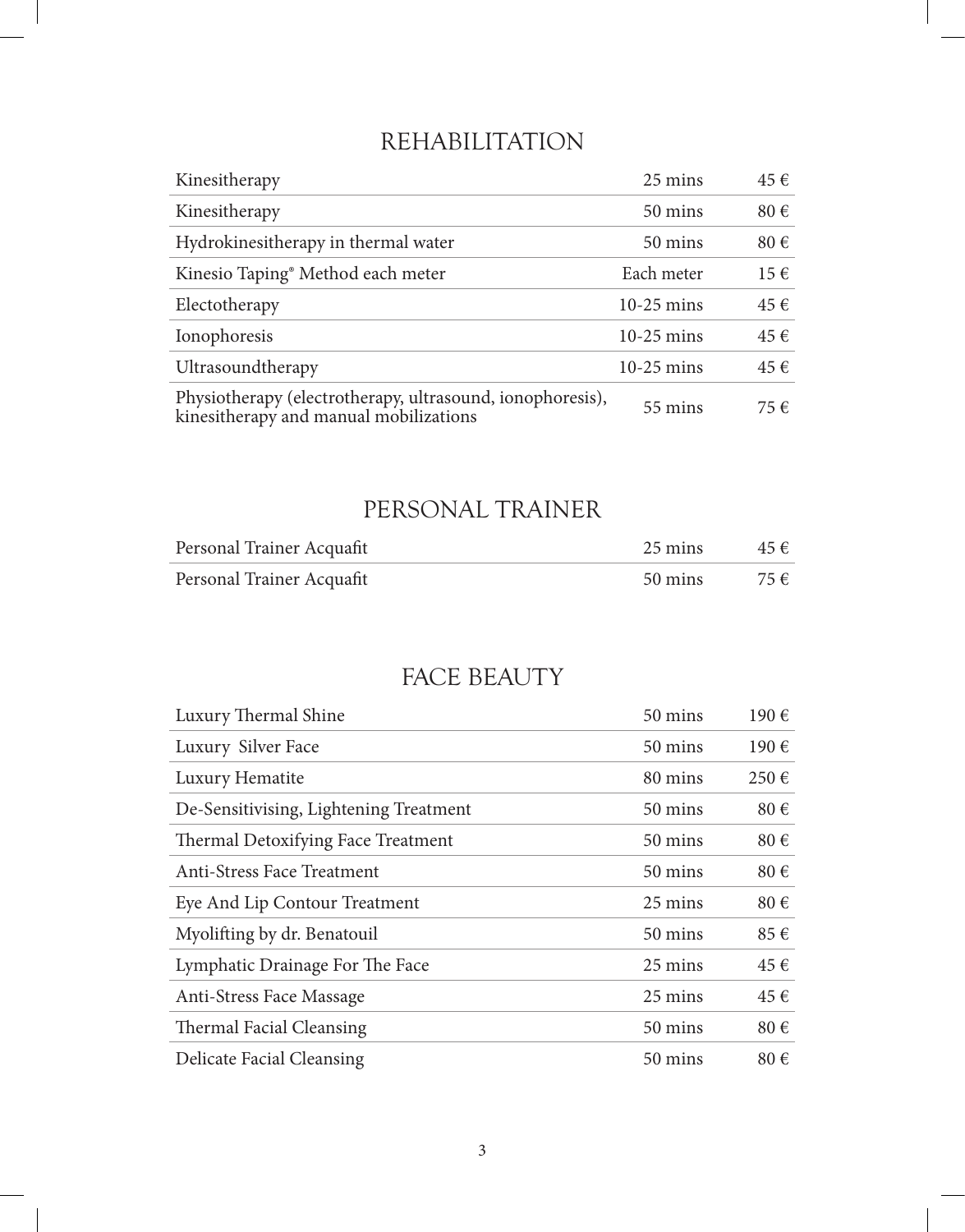#### SPECIALS FOR MEN

| Intensive Age Face Treatment for Men | 50 mins | $80 \in$ |
|--------------------------------------|---------|----------|
| Body Peel & Relax Treatment for Men  | 50 mins | 90€      |

#### RITUALS

| Bacchus Face and Body Ritual                      | $110 \text{ mins}$ | $250 \in$          |
|---------------------------------------------------|--------------------|--------------------|
| Belle Epoque Ritual                               | $110 \text{ mins}$ | $250 \in$          |
| Cacao Face & Body Immersion                       | $110 \text{ mins}$ | 250€               |
| Olive Oil Peeling and Treatment Ritual            | 80 mins            | $130 \text{ } \in$ |
| Ritual for two "Magic of the Senses" (per couple) | $120 \text{ mins}$ | $830 \text{ } \in$ |

### JASMINE THERAPY

| Jasmin Therapy Ritual             | $110 \text{ mins}$ | 190€  |
|-----------------------------------|--------------------|-------|
| Jasmin Therapy Massage Experience | 80 mins            | 140 € |
| Jasmin Therapy Massage Body       | 50 mins            | 95€   |

#### BODY BEAUTY

| Fruit Gel Peeling                                     | 50 mins | 80€      |
|-------------------------------------------------------|---------|----------|
| <b>Volcanic Peeling</b>                               | 50 mins | $80 \in$ |
| Slim Toning                                           | 25 mins | 50 €     |
| Peristaltic Pressotherapy for Legs + face massage     | 25 mins | 50€      |
| Peristaltic Pressotherapy for the Body + face massage | 50 mins | $80 \in$ |

#### GB MUD WELLNESS TREATMENTS

| Intensive Thigh, Buttocks and Abdomen GB Thermal<br>Mud Treatment | 80 mins | 120€     |
|-------------------------------------------------------------------|---------|----------|
| GB Refreshing Thermal Mud Treatment for the Legs                  | 50 mins | $80 \in$ |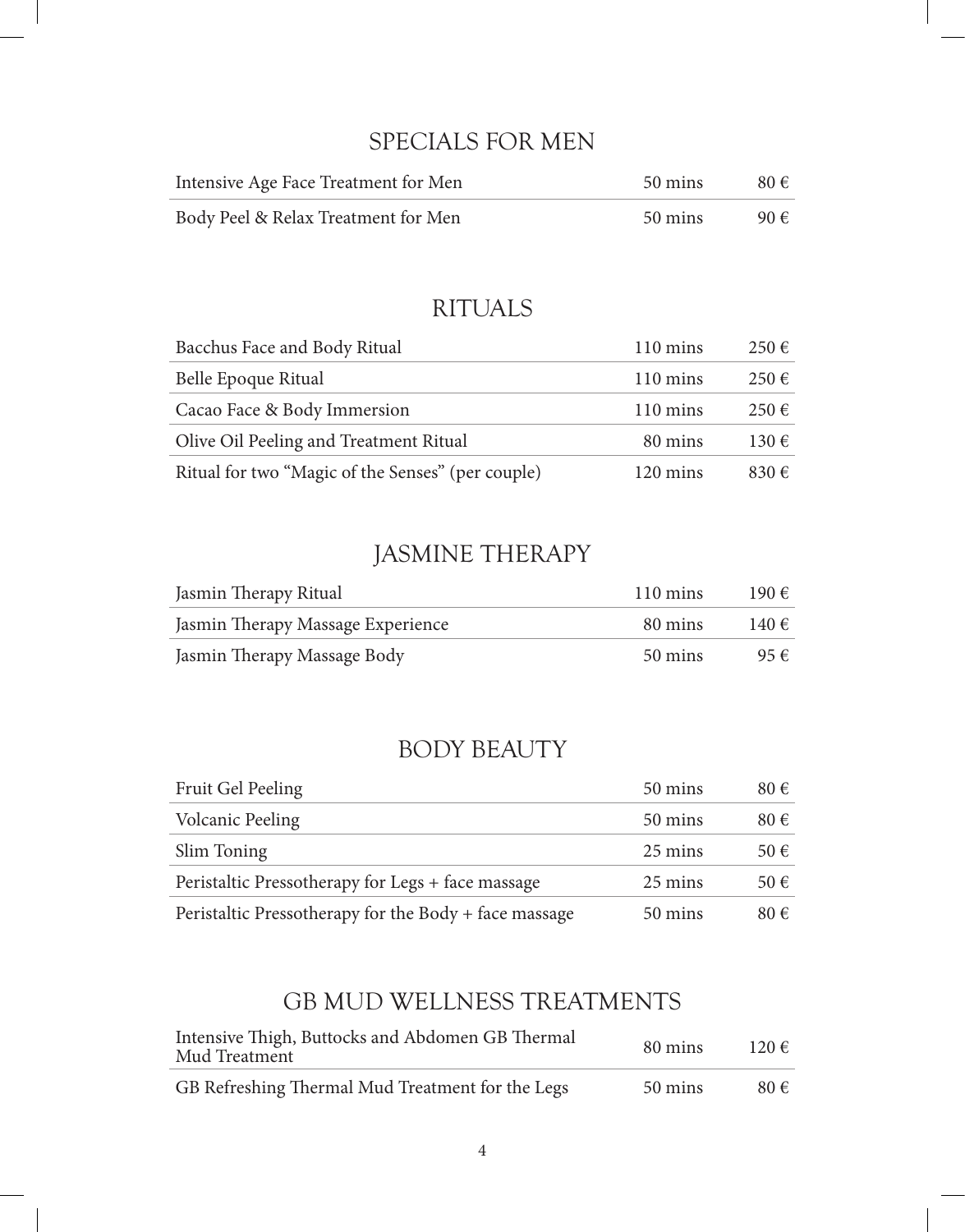#### GB EMOTIONAL PLUS THERMAL MUD TREATMENTS

| GB Emotional Plus Thermal Mud Treatment Draining GB     | 50 mins | 80€      |
|---------------------------------------------------------|---------|----------|
| GB Emotional Plus Thermal Mud Treatment Detoxifying     | 50 mins | $80 \in$ |
| GB Emotional Plus Thermal Mud Treatment Energizing      | 50 mins | $80 \in$ |
| GB Emotional Plus Thermal Mud Treatment Muscle Relaxing | 50 mins | 80€      |

#### OUR MASSAGES

| <b>Wellness Massage</b>                  | 25 mins | 40€  |
|------------------------------------------|---------|------|
| <b>Wellness Massage</b>                  | 50 mins | 75€  |
| Massage Deep Tissue Method®              | 25 mins | 45€  |
| Massage Deep Tissue Method®              | 50 mins | 80€  |
| GB Method Hemolymphatic Draining Massage | 50 mins | 75€  |
| GB Method Anti-Cellulite Massage         | 50 mins | 95€  |
| Lymphatic Drainage for the Body          | 50 mins | 80€  |
| Lymphatic Drainage for Face and Body     | 80 mins | 120€ |
| Vodder Method Lymphatic Drainage         | 50 mins | 130€ |
| Reflexology                              | 50 mins | 75€  |
| Anti-Stress Massage                      | 50 mins | 75€  |
| Ayurvedic Massage                        | 50 mins | 75€  |
| Hot Stone Therapy                        | 50 mins | 75€  |
| Hot Stone Therapy                        | 80 mins | 140€ |
| Shiatsu                                  | 50 mins | 75€  |
| <b>Hydrobody Therapy</b>                 | 25 mins | 45 € |

### BEAUTY FOR HANDS AND FEET

| Luxury Manicure | 50 mins | 50 $\epsilon$ |
|-----------------|---------|---------------|
| Luxury Pedicure | 80 mins | 90 $\epsilon$ |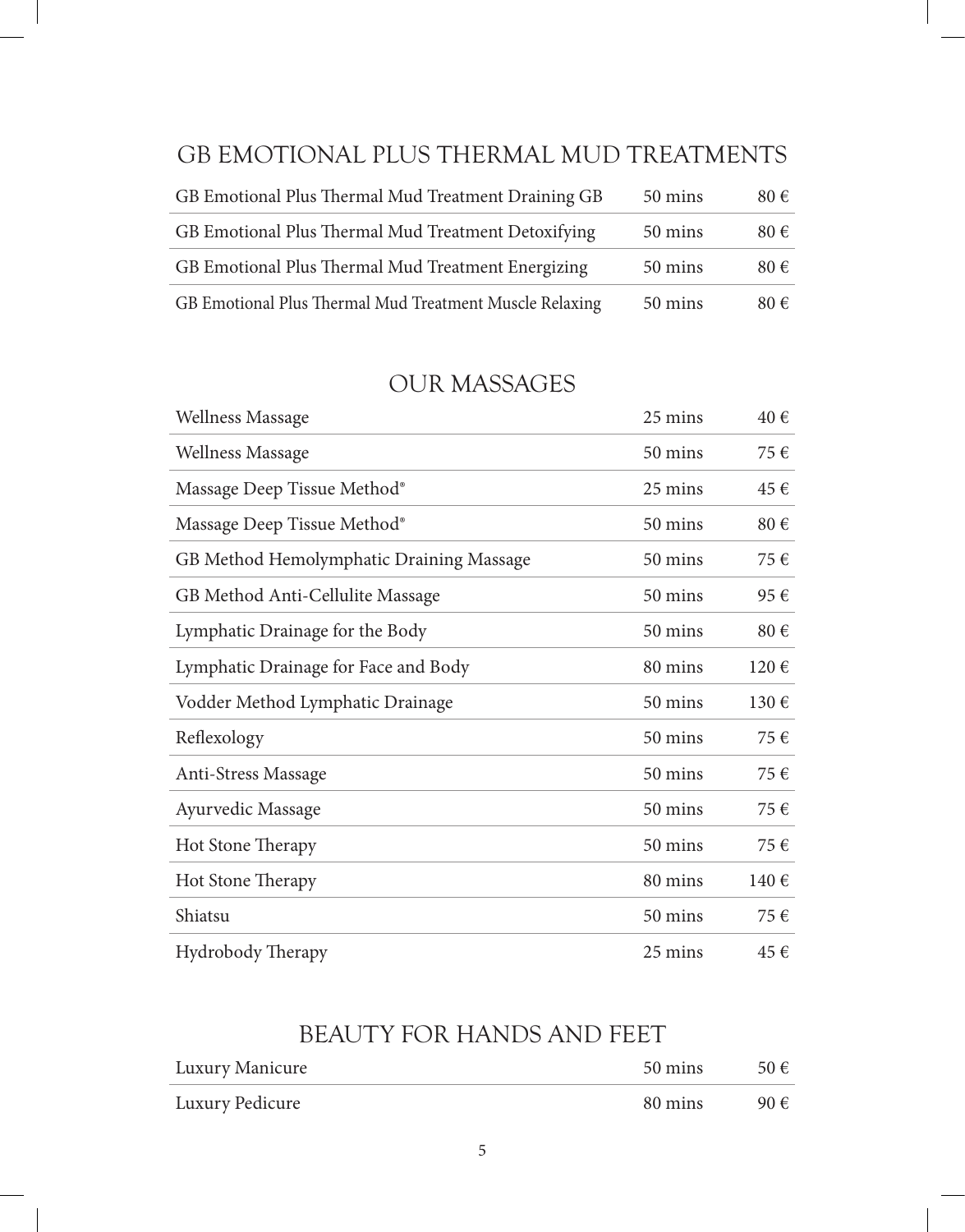### VENEZIA SPA

| Ritual with white musk aromatic salt                | 20 mins | 45 € |
|-----------------------------------------------------|---------|------|
| Ritual with Savonage and pack - almond butter scrub | 20 mins | 45 € |
| Pampering Ritual with pack - almond butter scrub    | 20 mins | 40€  |

# PREMIUM PROPOSALS

| Lifestyle Anti-Aging Program     | page 33<br>SPA menu |                                                        | 1.780€                           |
|----------------------------------|---------------------|--------------------------------------------------------|----------------------------------|
| Acqua Thermal Fit Back Program   | page 34<br>SPA menu |                                                        | $1.555 \in$                      |
| Antistress & Detox Program       | page 35<br>SPA menu |                                                        | $1.575 \in$                      |
| Remise En Forme Programme        | page 36<br>SPA menu |                                                        | $1.005 \in$                      |
| Trip Around The World Program    | page 36<br>SPA menu |                                                        | 590€                             |
| Health Plus Program              | page 37<br>SPA menu | 5 sessions<br>6 sessions<br>10 sessions<br>12 sessions | 530€<br>625€<br>1.005€<br>1.195€ |
| Program for a Business Gentlemen |                     | long stay<br>short stay                                | 1.350€<br>310€                   |
| Face Luxury                      | page 38<br>SPA menu |                                                        | 770€                             |
| His And Hers Luxury Touch        | page 38<br>SPA menu | per couple                                             | 440€                             |
| Just You                         | page 38<br>SPA menu |                                                        | 350€                             |
| Luxury SPA Suite                 | page 39<br>SPA menu |                                                        | 710€                             |
| Day SPA                          |                     | per person<br>dbl room<br>sgl room                     | 95€<br>120€                      |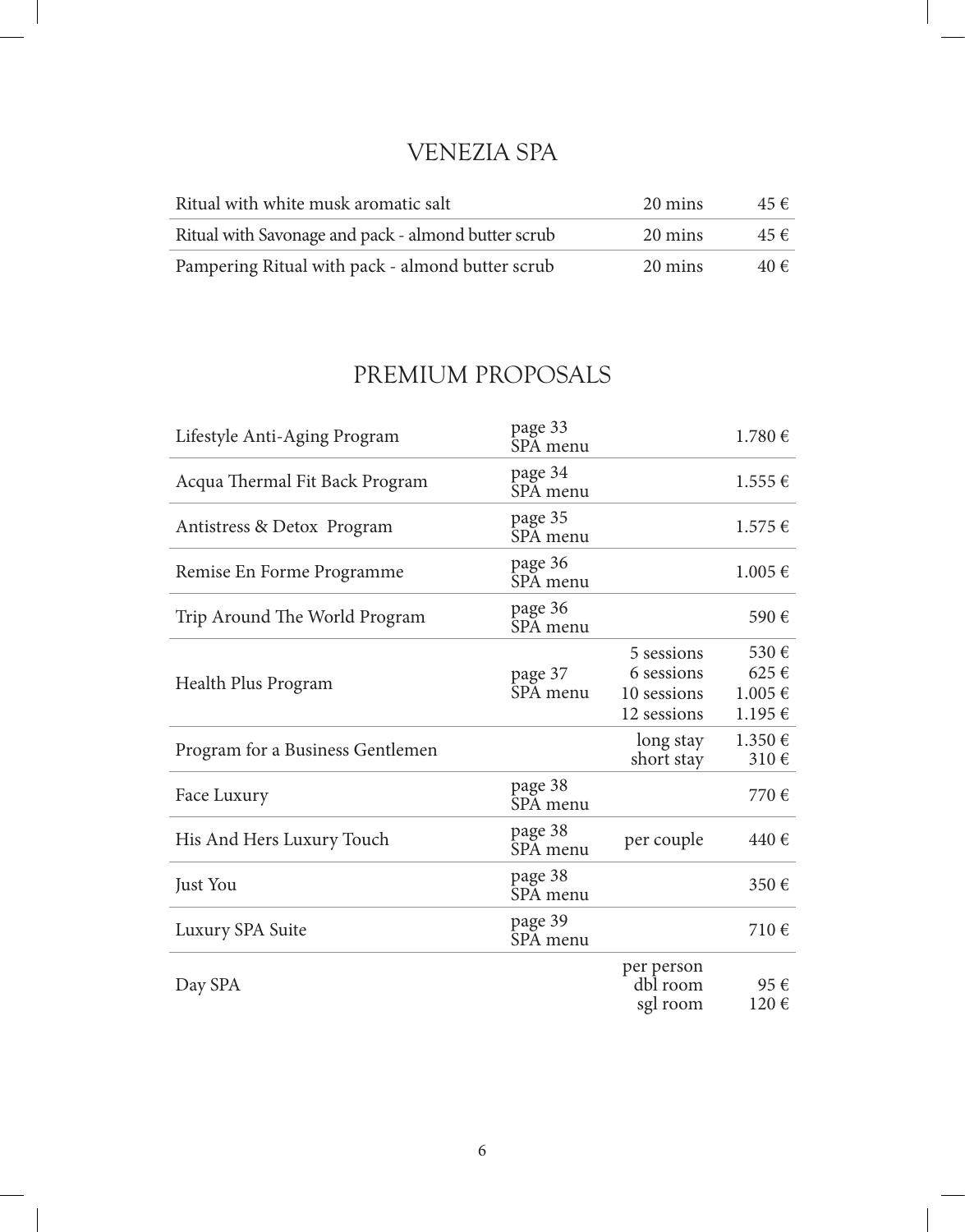### AVEDA ANTI-AGING CONCEPT HAIR SALON

| Hair Spa Rituals                              | 80 mins                    | 120€ |
|-----------------------------------------------|----------------------------|------|
| Color Sunshine                                | 60 mins                    | 80€  |
| Spa Men Ritual                                | 60 mins                    | 80€  |
| Special Baby and Teens Ritual Hair Treatments | 30 mins                    | 40 € |
| Hair analysis                                 |                            | 50€  |
| <b>Styling &amp; Cosmetic Treatments</b>      | 30 mins<br>(short)         | 40 € |
|                                               | 50 mins<br>(medium - long) | 60€  |
| Botanical Therapy Hair Repair Rituals         | 60 mins                    | 80€  |